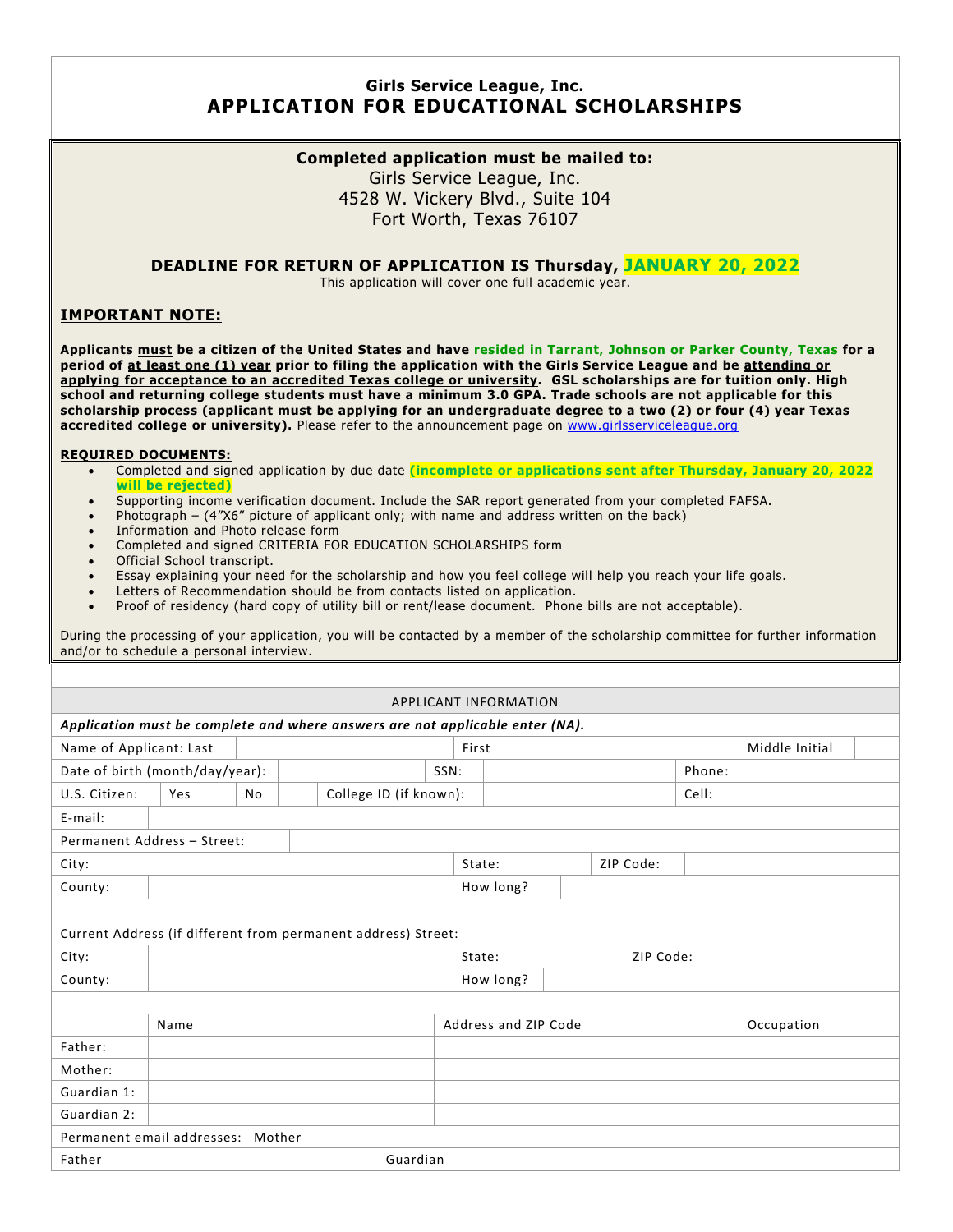| <b>FAMILY INFORMATION</b>               |        |  |    |              |           |           |          |                                  |         |  |         |  |  |
|-----------------------------------------|--------|--|----|--------------|-----------|-----------|----------|----------------------------------|---------|--|---------|--|--|
| Marital<br>Status:                      | Single |  |    | Married      |           |           | Divorced |                                  | Widowed |  |         |  |  |
| Do you have children?<br>Yes            |        |  |    | No           |           |           |          | If Yes, list number of children: |         |  | Age(s): |  |  |
| Other<br>dependents:                    |        |  |    |              |           |           |          |                                  |         |  |         |  |  |
| Are you employed?<br>Yes                |        |  | No |              | Employer: |           |          |                                  |         |  |         |  |  |
| How long have you been<br>employed?     |        |  |    |              |           |           |          | Salary:                          |         |  |         |  |  |
| Do you plan to work while in<br>school? |        |  |    | Yes          |           | No        |          | Expected<br>income?              |         |  |         |  |  |
| Where will you live?                    |        |  |    | On<br>campus |           | Apartment |          | Dormitory                        |         |  | Parents |  |  |

| <b>APPLICANT'S EDUCATION DATA</b>                                                                          |                |     |  |                                                    |  |                |  |           |        |  |  |
|------------------------------------------------------------------------------------------------------------|----------------|-----|--|----------------------------------------------------|--|----------------|--|-----------|--------|--|--|
| List schools attended:                                                                                     |                |     |  |                                                    |  |                |  |           |        |  |  |
|                                                                                                            | Name of School |     |  | City/State                                         |  | Dates Attended |  |           | GPA    |  |  |
|                                                                                                            |                |     |  |                                                    |  |                |  |           |        |  |  |
|                                                                                                            |                |     |  |                                                    |  |                |  |           |        |  |  |
|                                                                                                            |                |     |  |                                                    |  |                |  |           |        |  |  |
|                                                                                                            |                |     |  |                                                    |  |                |  |           |        |  |  |
|                                                                                                            |                |     |  |                                                    |  |                |  |           |        |  |  |
| Have you ever been denied admission, dismissed, or placed on probation at any school or<br>Yes<br>college? |                |     |  |                                                    |  |                |  | <b>No</b> |        |  |  |
| If yes, please give details:                                                                               |                |     |  |                                                    |  |                |  |           |        |  |  |
|                                                                                                            |                |     |  |                                                    |  |                |  |           |        |  |  |
|                                                                                                            |                |     |  |                                                    |  |                |  |           |        |  |  |
|                                                                                                            |                |     |  |                                                    |  |                |  |           |        |  |  |
|                                                                                                            |                |     |  |                                                    |  |                |  |           |        |  |  |
| College classification as of<br>Freshman<br>$9/1/2022$ :                                                   |                |     |  | Sophomore                                          |  | Junior         |  |           | Senior |  |  |
| Have you been<br>accepted?                                                                                 | Yes            | No. |  | Semester and hours taking (must have 12 hours min) |  |                |  |           |        |  |  |
| What college or university do you plan to attend?                                                          |                |     |  |                                                    |  |                |  |           |        |  |  |
| Location of college:                                                                                       |                |     |  |                                                    |  |                |  |           |        |  |  |
| Proposed undergraduate<br>major:                                                                           |                |     |  | Date to receive degree:                            |  |                |  |           |        |  |  |
| If high school senior, what is the date of your high school awards ceremony?                               |                |     |  |                                                    |  |                |  |           |        |  |  |